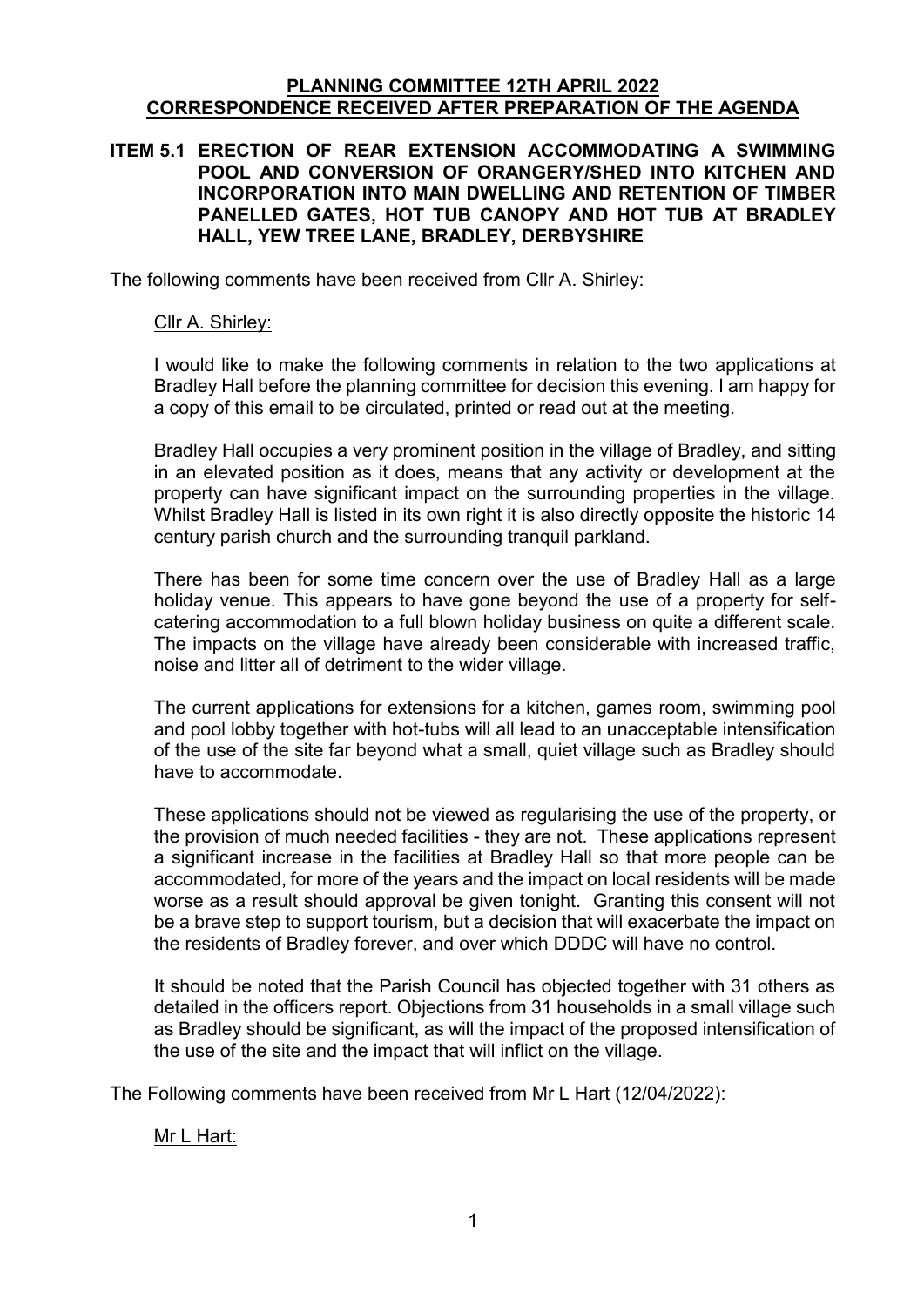The National Planning Policy Framework – "Conserving and enhancing the historic environment" is the government policy document that leads all planning policy relating to listed buildings

Paragraphs 199 states.

" When considering the impact of a proposed development on a listed building, great weight should be given to the asset's conservation The more important the asset, the greater the weight should be…..even if the potential harm is…… less than substantial harm.

Para 200.continues Any harm to……a designated heritage asset (from its alteration ….or from development within its setting), should require clear and convincing justification.

Substantial harm to ….

(a) grade II listed buildings……should be exceptional;

201. Where a proposed development will lead to substantial harm to a designated heritage asset, local planning authorities should refuse consent……

202. Even where a development proposal will lead to less than substantial harm to the designated heritage asset, this harm should be weighed against the public benefits of the proposal including, where appropriate, securing its "optimum viable use".

But in this case, there aren't any public benefits

- The proposal accelerates the journey of Bradley Hall from elegant residence to party house, with associated impacts of noise on neighbours and church goers, without providing any improvement in amenities for residents.
- $\geq 2$  existing arched windows altered, a pool room added to the Northern elevation, alterations to a store, W.C and yard area …. amongst 11 proposed alterations.
- Remarkably these changes are considered "acceptable", although that judgement is wholly inconsistent with the consideration given to other listed building applications in Bradley & Yeldersley, where for example, additional roof lights have been objected to and detailed drawings of proposed windows etc have been required PRIOR to the application being considered. And where removal or alteration of the "historic fabric" of the building has not been acceptable.
- Then again we note owner Jennie Mckenna's Whatsapp post on Bradley Notice Board, "Dream big I always say. Also helps if you have the right contacts"….What are these?
- $\triangleright$  If this application is approved, DDDC can expect numerous applications from the owners of listed buildings in the area, now they have evidently revised their criteria.

So what is the "Optimum Viable Use" of a listed building referred to in Para 202?

The document explains.

"If there is only one viable use, that use is the optimum viable use. If there is a range of alternative economically viable uses, the optimum viable use is the one likely to cause the least harm to …….the historic asset.

It also states:-

"The optimum viable use may not necessarily be the most economically viable one" Bradley Hall has a proven range of viable uses, including that of family home. That use requires no alterations to the existing fabric of the building or curtilage, no risk to a heritage asset and is therefore the "optimum viable use" as defined by the Framework Document.

For that reason the application should be refused.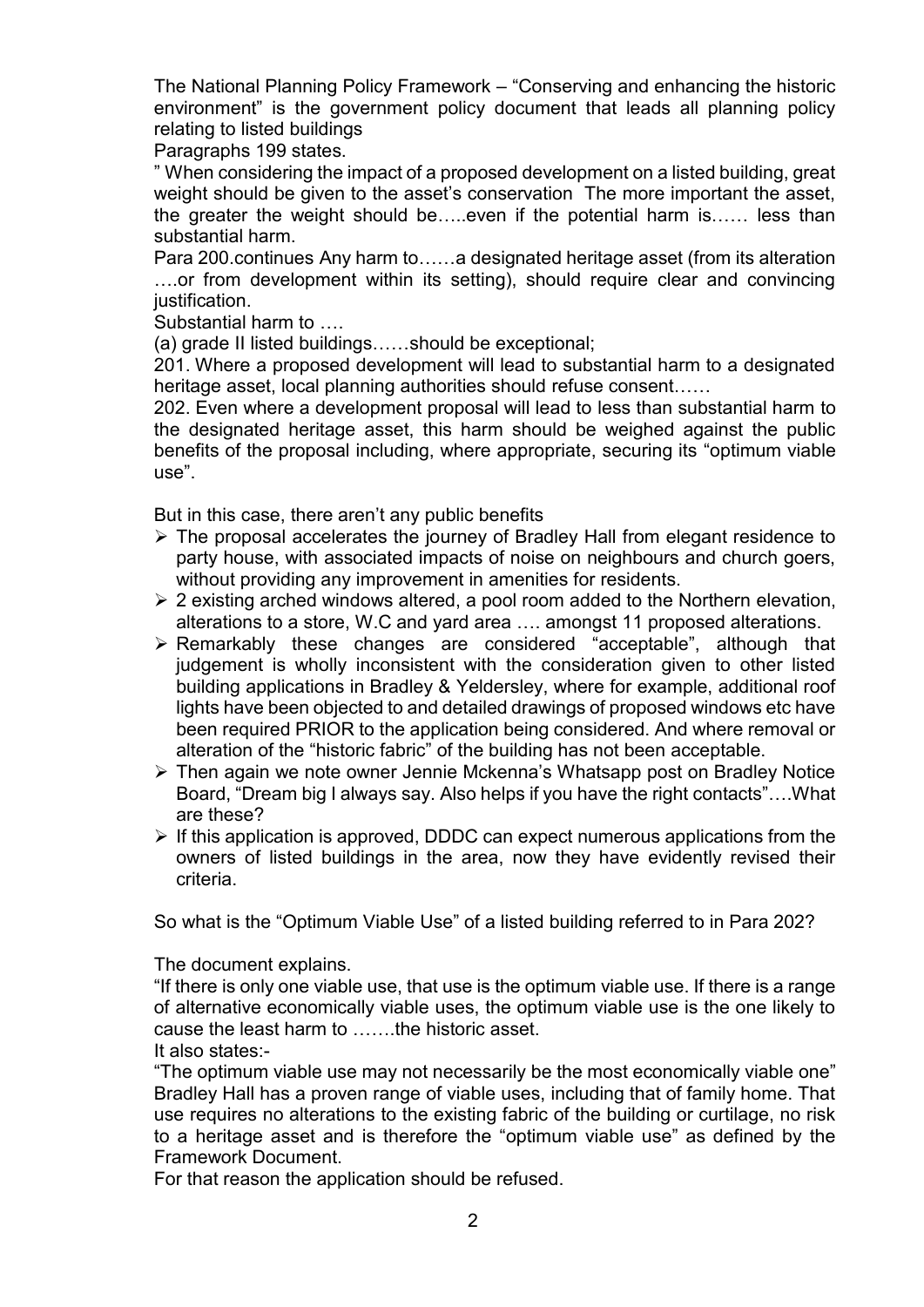## **Response:**

The District Council have had regard to the sections of the NPPF outlined above and have deemed the proposed development would not result in any harm to the heritage asset. There is therefore no reason to weigh the development against any public benefits to be derived.

Sarah Dines MP, Mrs D Rudd, Mrs S Whitehead and Mr G Potter have requested deferral of the item until a future committee for the following reasons:

# Sarah Dines MP (12<sup>th</sup> April 2022):

I have been contacted by my constituents and have visited in person the site of the proposed projects in Bradley. My constituents have raised issues which on the face of it appear valid and have requested more time to gather evidence of a historical and ecclesiastical nature, which appear relevant to the application. In these circumstances, I would support my constituents' applications for a modest deferment and delay of this decision, until they have had a full opportunity to obtain their evidence.

#### Mrs D Rudd (11th April 2022)

Further to our telephone discussions today when I explained our concerns regarding the Bradley Hall Development Project that is scheduled for the committee to consider at tomorrow's meeting.

I explained that due to further compelling evidence coming to light over the past few days with some legal implications, it is vital we explore further, we are still awaiting some historical documents from the archives that may be significant to this case. My protected covenant which covers neighbouring ancient and sacred ground around the church is being carefully examined to see if this has an impact on the planned development at Bradley Hall.

In addition to this we have good reason to believe that there are Ecclesiastical implications and again there is good reason to suggest the field and lake formed part of my estate at The Old Rectory House in the past and it would seem entirely possible given the location. I am investigating this to see if this has any bearing on the decision. Therefore, I kindly request the deferment of this decision whilst we collate all this information for your kind consideration.

On another note, a number of residents of Bradley Village have expressed a wish to speak at the meeting, but sadly due to COVID absences and planned Easter holiday breaks are unable to do so. Therefore, we politely request for deferment of this for a few more weeks on this.

#### Mrs S Whitehead (12<sup>th</sup> April 2022)

- 1. A lot of residents would have liked the opportunity to speak at tonight's meeting, however with it being the Easter holidays there are lots of people away that are unable to attend, and I feel that with the level of objections, these people should be able to have their say.
- 2. I believe that there is more compelling evidence including legal documents, as to why the proposed plans At Bradley Hall should be refused and these need to be reviewed and taken into consideration before a decision is made as there could be legal consequences for the council.
- 3. I am deeply concerned that there may be serious implications for the council regarding recent comments made by Mr Staley's partner (Ms McKenna) in a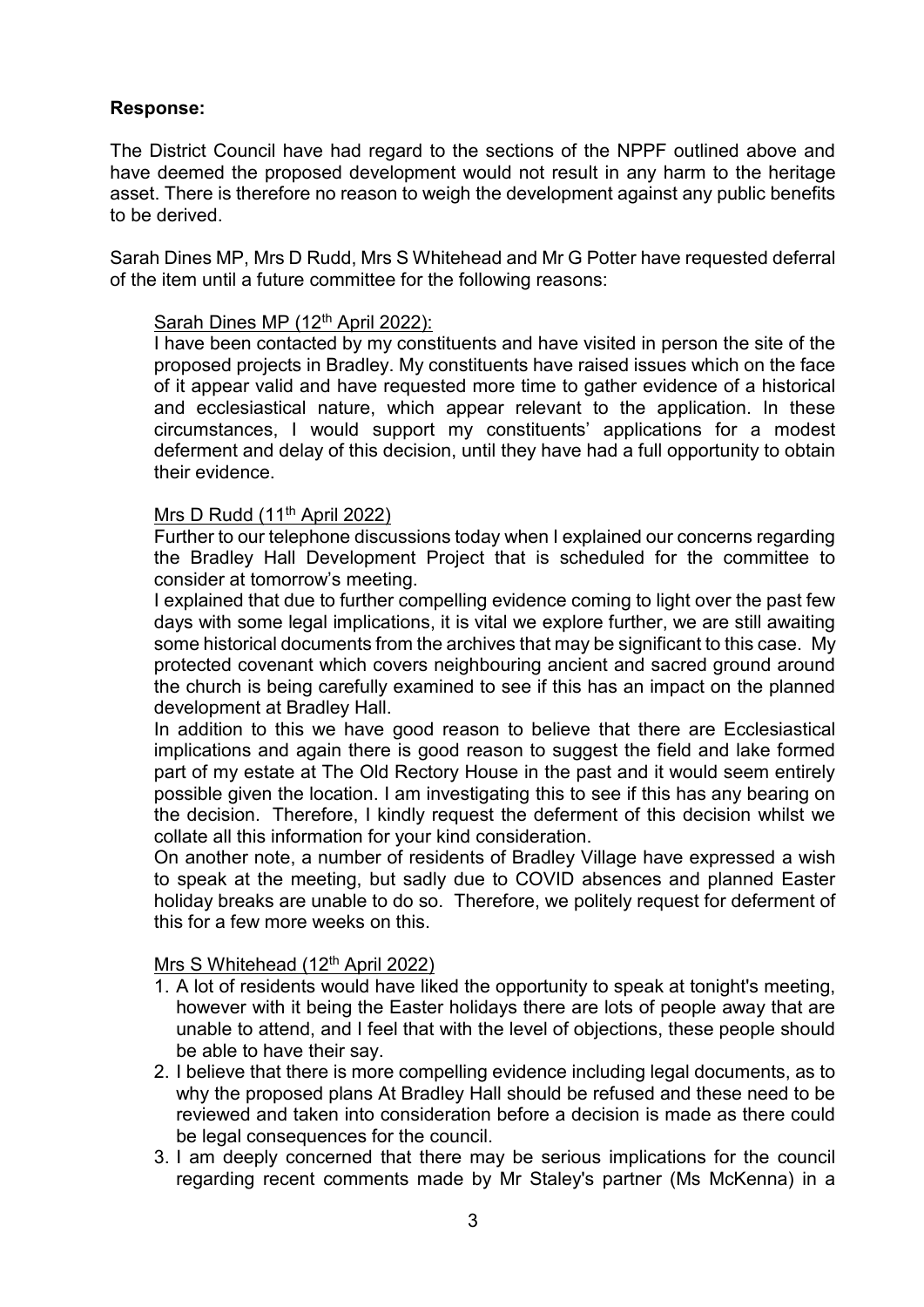village what's app group with over 100 residents in, (I have included some of the thread, so you can see the context it was written in) As you can see it followed on from an April Fool's day post. Ms McKenna was very quick to jump on board with her comments, that almost seemed to "rub salt into the wounds" with the most concerning one stating "Anything's possible. Dream big I always say. Also helps if you have the right contacts" As you can imagine, residents have expressed their concerns as to what this insinuates regarding the planning application. There have also been other comments made, which are completely inappropriate.

#### Mr G Potter (12<sup>th</sup> April 2022):

I understand there is new information being investigated regarding Ecclesiastical restrictions and covenants that may have a bearing on these applications and request they be deferred until the next meeting, by which time either evidence will be produced or will be determined to be irrelevant.

#### **Response:**

The item is on the public agenda for consideration at planning committee on  $12<sup>th</sup>$  April 2022. These late representations and the requests for deferral of the item have been drawn to members attention. Members have the option to defer an item for consideration at a future committee meeting if they feel this is necessary. However, it not considered that there are sufficient reasons for deferral of the applications in this case.

With regard to the comments made by the applicants' partner, this would not constitute a material planning consideration, which can form part of the consideration of this application. If there are concerns that the application is not being considered in a fair and transparent way, this should be raised through the District Council's Committee Team.

#### **ITEM 5.2 ERECTION OF REAR EXTENSION ACCOMMODATING A SWIMMING POOL, CONVERSION OF ORANGERY/SHED INTO KITCHEN AND INCORPORATION INTO MAIN DWELLING AND ASSOCIATED INTERNAL ALTERATIONS AT BRADLEY HALL, YEW TREE LANE, BRADLEY, DERBYSHIRE**

The late representations outlined above for item 5.1 are also relevant to this item.

#### **ITEM 5.4 PROPOSED VARIATION OF CONDITION 1 (APPROVED DETAILS) OF PLANNING APPLICATION 20/00595/VCOND TO ALLOW FOR ALTERATIONS TO THE APPROVED SCHEME TO INCLUDE THE ADDITION OF A ROOFTOP SALES SUITE AND OUTDOOR PERGOLA AND ASSOCIATED ALTERATIONS TO APPEARANCE AND**

Following publication of the agenda Derbyshire Wildlife Trust have commented that the proposals do not raise any additional ecological issues, however, they advise that site layout shows an area identified as wildflower meadow and a dragonfly pond. They advise that if the creation and maintenance of these areas are not covered elsewhere under a separate condition that they be added to condition 13.

#### **Response:**

To make it clear that any updated ecology strategy should include the wildflower meadow,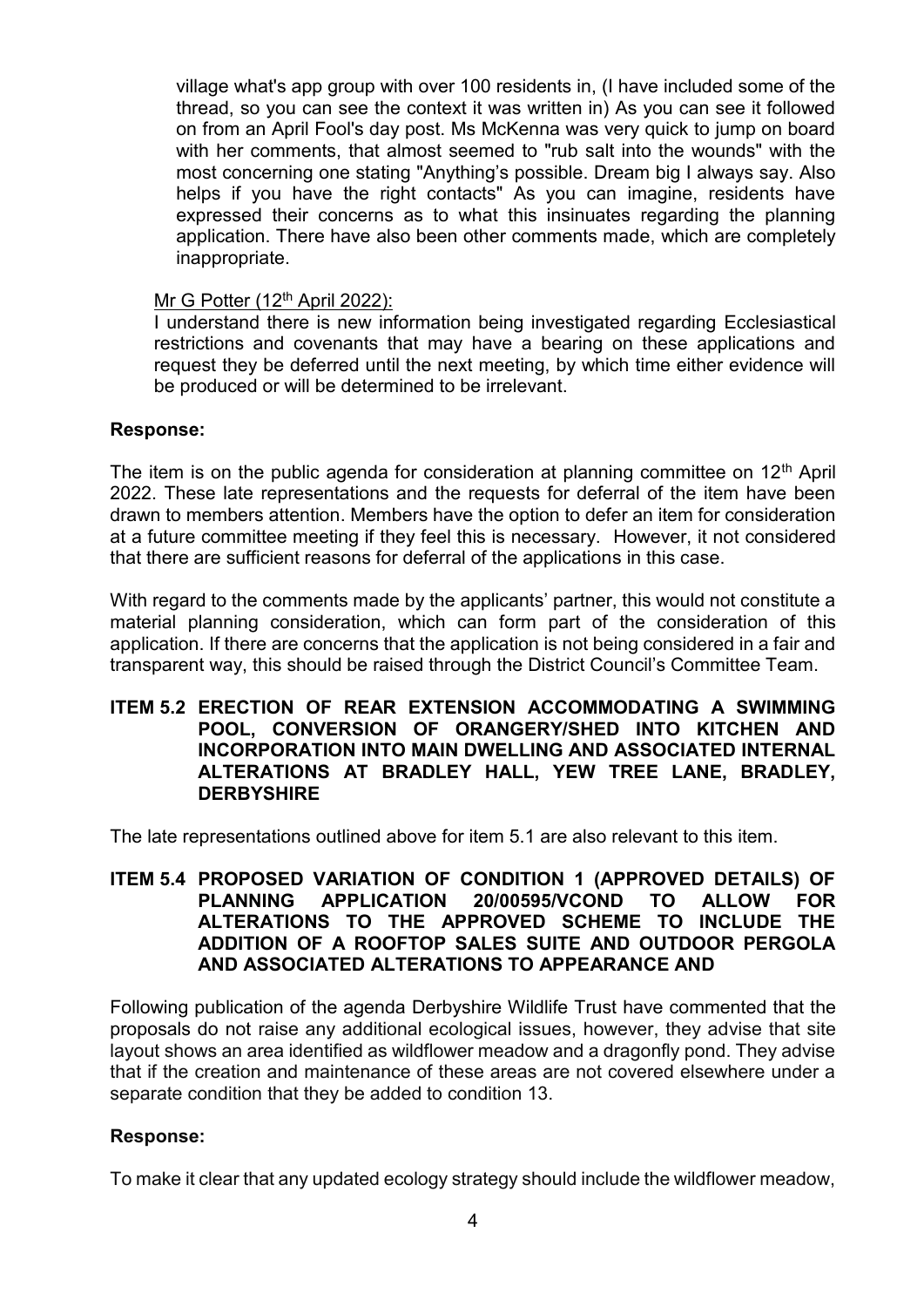members be minded to approve the application it is recommended that Condition 13 includes details for the creation and management of the wildflower meadow and dragonfly pond, as set out below:

- 13. Notwithstanding the submitted details, a revised landscaping scheme and ecology strategy which addresses the following:
	- Compensatory scrub grassland features for brown hare;
	- Protection of the hedgerow along the western boundary during the construction of the earth bund along its eastern side;
	- **Details for the creation and management of the wildflower meadow and dragonfly pond;**
	- The route of the access road;
	- The location of bat hibernaculum:
	- Planting on the earth bunds (species types, sizes and numbers to be planted);
	- Any external lighting to the car parks and details of the electric charging points;
	- The treatment of the surface of the permanent and overflow car park and pedestrian paths, and;
	- The long term legal and funding mechanism for management and maintenance of the landscaping and the recommendations in any updated ecology strategy.

 shall be submitted to and approved in writing by the Local Planning Authority prior to works commencing on the minor amendments hereby approved or approved under application code ref. 20/00595/VCOND. The development shall thereafter be carried out and the landscaping / habitats created maintained in accordance with the approved details.

### **ITEM 5.6 APPROVAL OF RESERVED MATTERS (APPEARANCE AND LANDSCAPING) FOR THE ERECTION OF 1NO. DWELLINGHOUSE (OUTLINE PLANNING CONSENT 21/00887/OUT) AT LAKEWOOD, OLD COACH ROAD, TANSLEY**

Ahead of the meeting planning committee members an email from Mr and Mrs Hopkinson (14 Mais Close) has been circulated with an attached photograph. The occupants have expressed concern that the new property will only be sited 15m from their boundary which they believe is in contravention of current building regulations.

# **Response:**

Members visited the site and considered the relationship of the proposed dwelling with the nearest residential properties to the north. The orientation of the dwellings and the inclusion of high level windows in the north west elevation is such that there would not be a significant loss of privacy.

There is a full height corner window approximately 14m (window to window) from 14 Mais Close. This window will serve a bedroom and it is likely that blinds will be installed to maintain the privacy of the future occupants and existing residents. Reflecting on the intervening boundary vegetation the use of the space and the orientation of the existing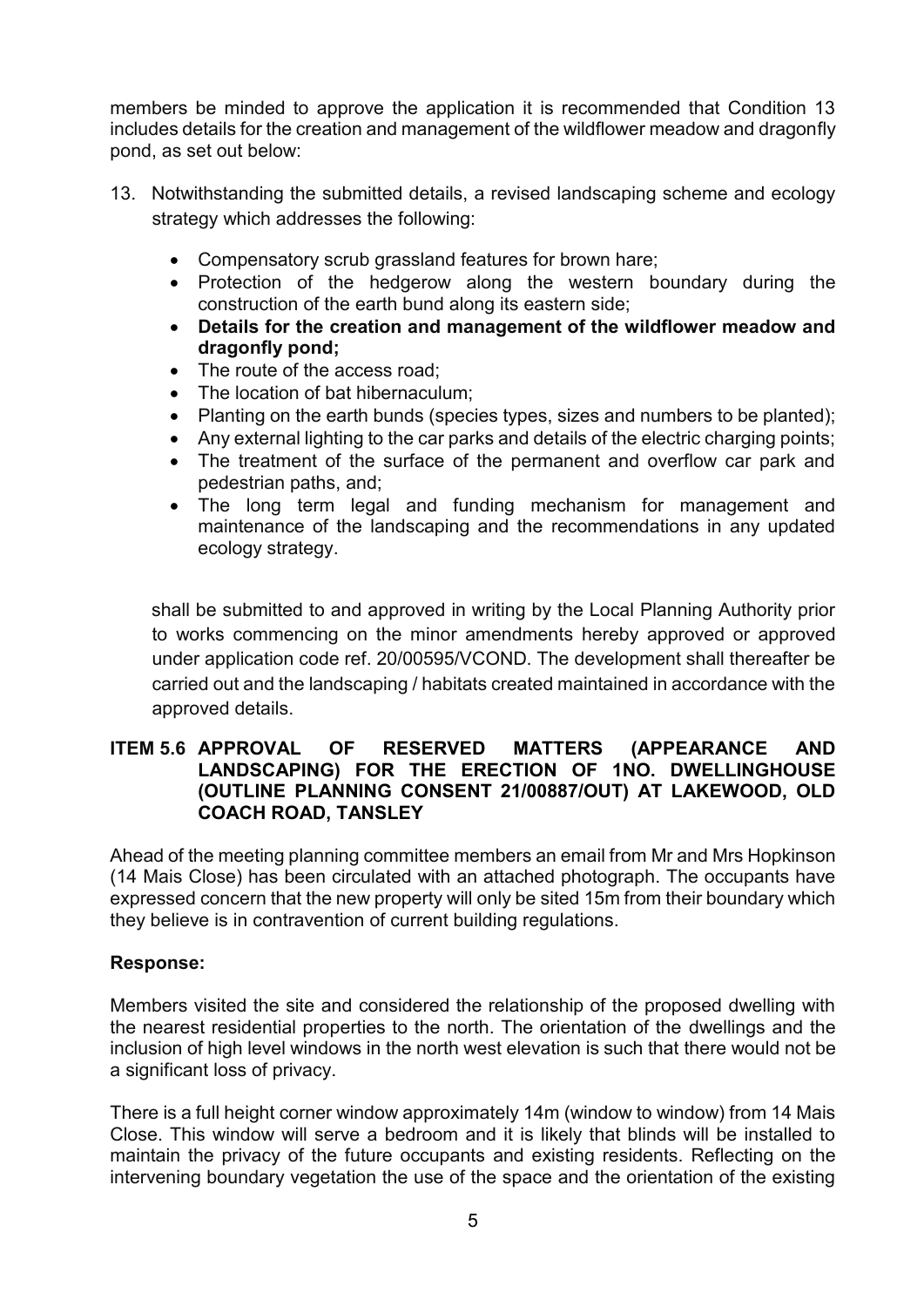dwelling to the application site it is not considered to result in unacceptable overlooking effects to the extent the refusal would be justified on such grounds.

#### **ITEM 5.7 INTERNAL LAYOUT ALTERATIONS AT 12 SYDNOPE HALL, SYDNOPE HILL, TWO DALES, MATLOCK, DERBYSHIRE**

1. The following comments have been received from the Director of Sydnope Hall Apartments Ltd:

We are writing to express concern that in a letter to DDDC re the above planning application from Chedburn Codd Architect's dated 8 April 2022 (a copy of which we received on the morning of 11 April 2022) they state:

*" We have been liaising with the both the agent managing the apartment, and the management company, Sydnope Hall Apartments Ltd (SHAL) for a number of months now and it was our understanding that these plans were being shared with the leaseholders since we did not have contact details for each individual property owner."*

This statement is incorrect.

SHAL were not requested at any point to share information with leaseholders until receipt of the copy of Chedburn Codd's letter to yourselves was received on 11 April 2022.

SHAL only became aware of the planning application and its proposals upon receipt of the planning application advisory communication from Derbyshire Dales.

2. The following comments have also been received from the applicant's agent:

As you are aware, we are acting on behalf of the applicant who has not yet purchased the above property and therefore this application was submitted only with the intention of determining whether or not the proposals would be permitted under Listed Building Consent. Ms Hollis has also prepared her own thoughtful and carefully considered response to the neighbouring residents which will be sent directly to all those concerned.

We have been liaising with the both the agent managing the apartment, and the management company, Sydnope Hall Apartments Ltd (SHAL) for a number of months now and it was our understanding that these plans were being shared with the leaseholders since we did not have contact details for each individual property owner.

1. **Kitchen relocation**: The newly located kitchen will be sited directly over the communal storage hall below, and between solid walls, so any noise heard from the flat below is likely to be very much reduced. The neighbouring flat at first floor level is unlikely to be affected due to existing solid walls existing between the proposed kitchen and neighbouring bedroom. Most white goods are planned to be housed in an adjoining utility, and extract fan and boiler flue will be specified to minimise noise. The new utility room planned will be formed with additional sound insulation within